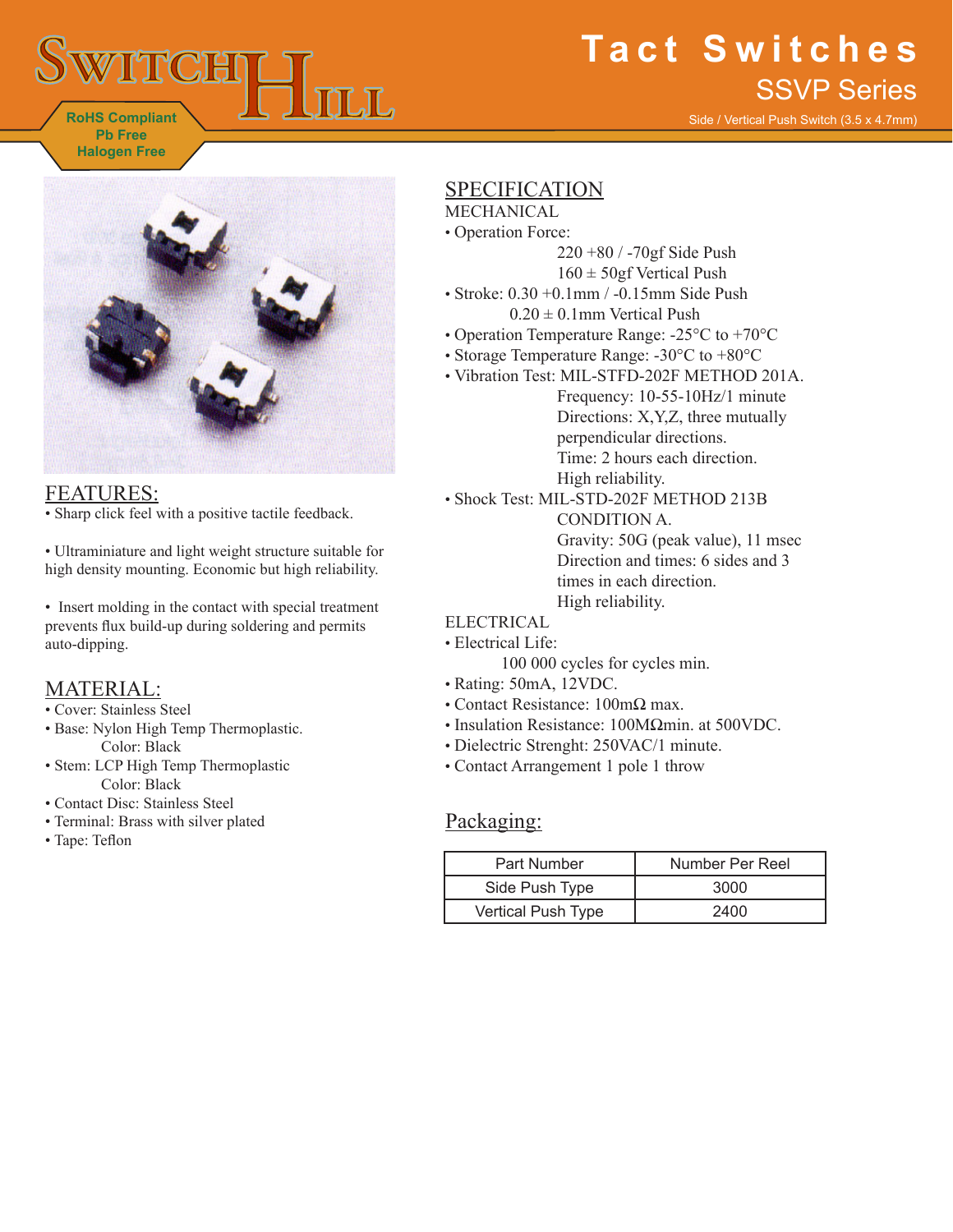

Side / Vertical Push Switch (3.5 x 4.7mm)

SSVP-L

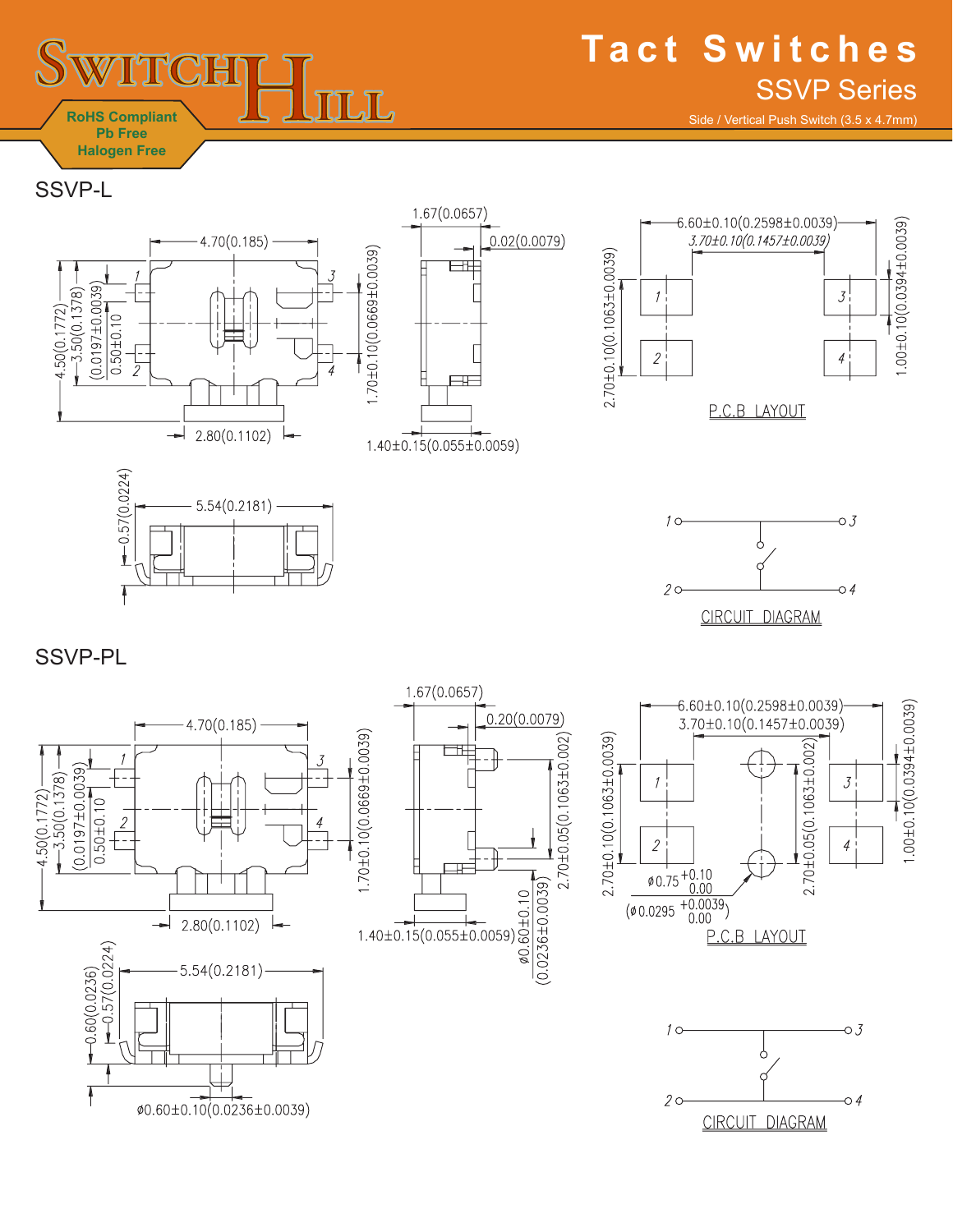

# **Tact Switches** SSVP Series

Side / Vertical Push Switch (3.5 x 4.7mm)

SSVP-PLG<sub>DD</sub>



SSVP-F









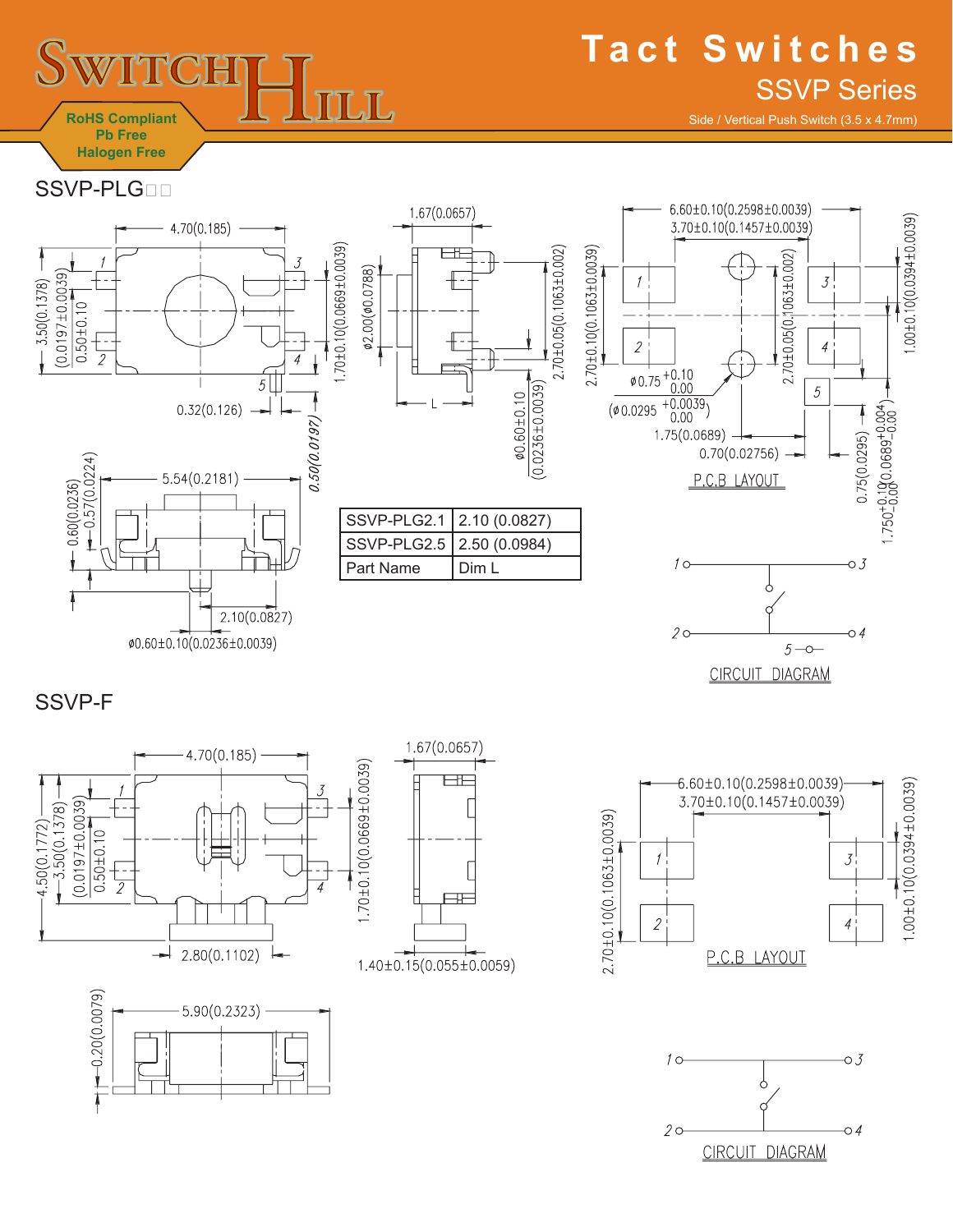

Side / Vertical Push Switch (3.5 x 4.7mm)

SSVP-PF